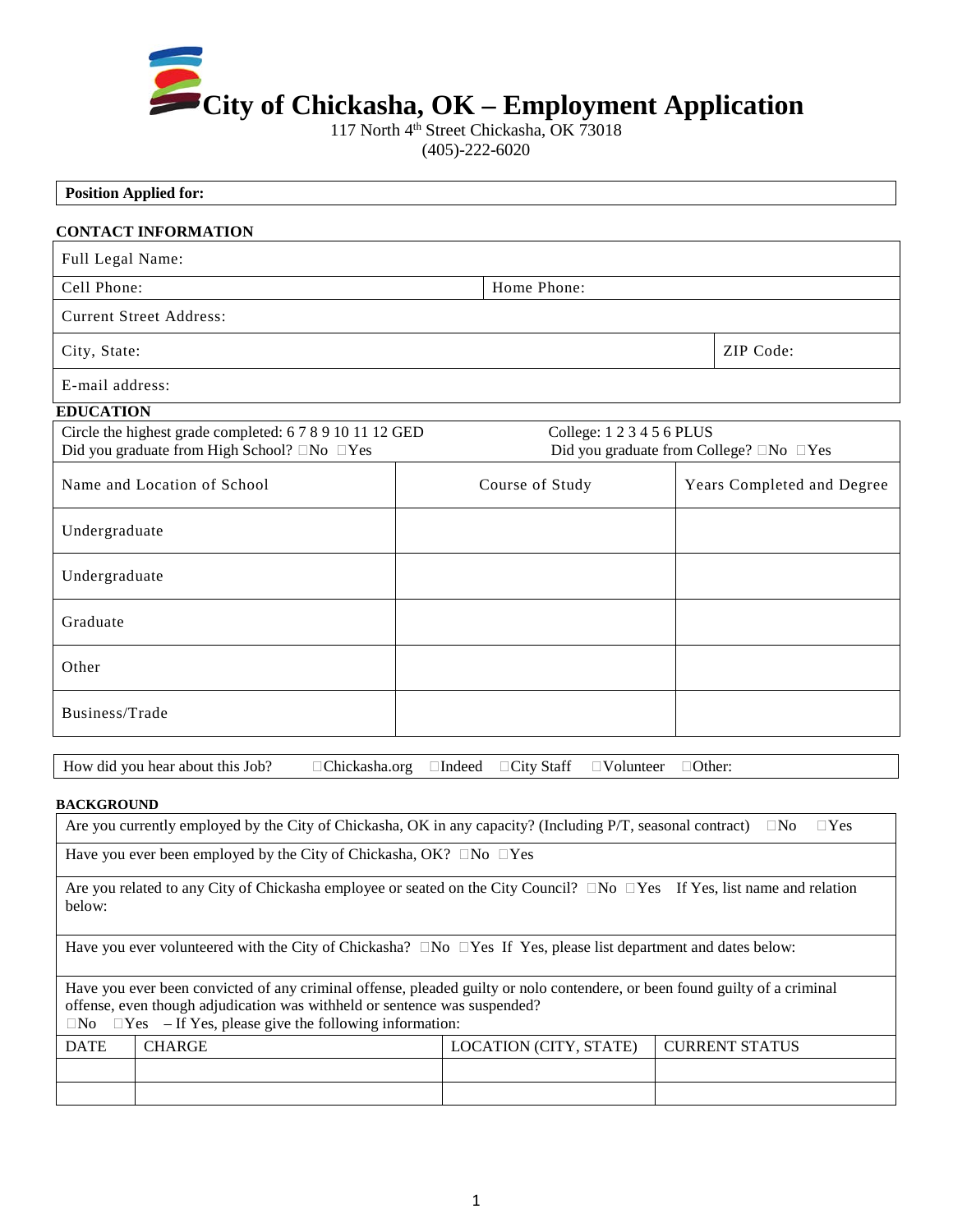

117 North 4<sup>th</sup> Street Chickasha, OK 73018

(405)-222-6020

Are criminal charges currently pending against you?  $\Box$  Yes  $\Box$  No –If yes, please supply details: Do you have a valid Oklahoma driver's license?s  $\Box$ No  $\Box$ Yes Are you over 18 years old?  $\Box$  No  $\Box$  Yes Are you aware of the policy of the City regarding drug and alcohol in the work place?  $\Box$ No  $\Box$ Yes

#### **WORK EXPERIENCE- List most recent first**

| (1) Employer/Company:                           |                                                                                                                                      | Address:     |                                     |              |                 |  |
|-------------------------------------------------|--------------------------------------------------------------------------------------------------------------------------------------|--------------|-------------------------------------|--------------|-----------------|--|
| Supervisor:                                     | Phone:                                                                                                                               |              | <b>START DATE</b>                   |              | <b>END DATE</b> |  |
| Your Job Title:                                 |                                                                                                                                      | <b>MONTH</b> | <b>YEAR</b>                         | <b>MONTH</b> | <b>YEAR</b>     |  |
| Duties:                                         |                                                                                                                                      |              |                                     |              |                 |  |
|                                                 |                                                                                                                                      |              | $\Box$ I am currently employed here |              |                 |  |
| (2) Employer/Company:                           |                                                                                                                                      | Address:     |                                     |              |                 |  |
| Supervisor:                                     | Phone:                                                                                                                               |              | <b>START DATE</b>                   |              | <b>END DATE</b> |  |
| Your Job Title:                                 |                                                                                                                                      | <b>MONTH</b> | <b>YEAR</b>                         | <b>MONTH</b> | <b>YEAR</b>     |  |
| Duties:                                         |                                                                                                                                      |              |                                     |              |                 |  |
|                                                 |                                                                                                                                      |              | Provide reason for leaving:         |              |                 |  |
| computer programming, etc.):                    | Please list any special experience, knowledge or skills you have, that may be helpful to the City (i.e. fluency in another language, |              |                                     |              |                 |  |
| Do not contact employer No(s):<br>$Reason(s)$ : | We may contact the Employers listed above unless you indicate those you do not want us to contact.                                   |              |                                     |              |                 |  |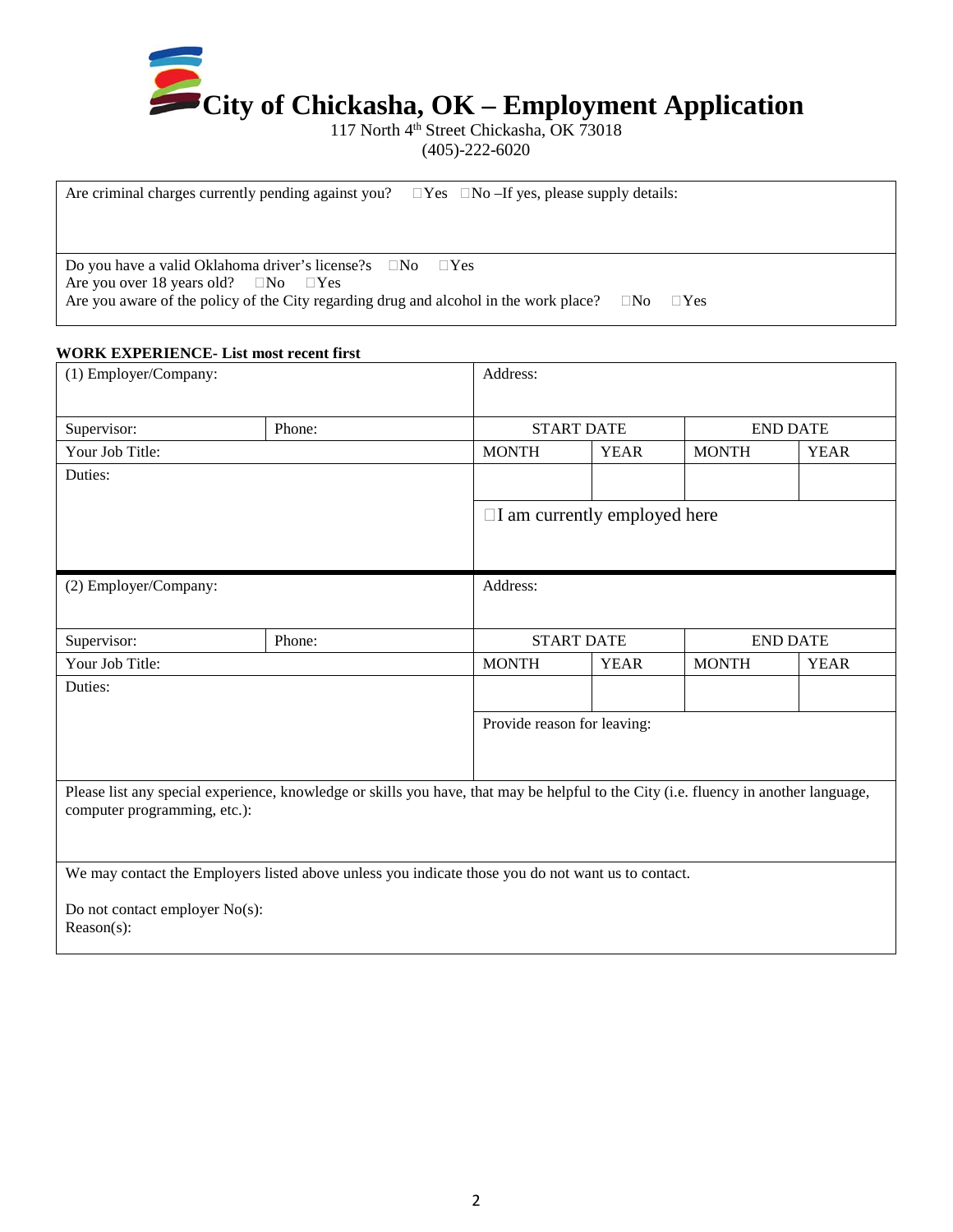

117 North 4<sup>th</sup> Street Chickasha, OK 73018 (405)-222-6020

#### **MILITARY**

| Have you ever served on active duty in the U.S. Armed Forces? $\Box$ No $\Box$ Yes  |  |  |  |
|-------------------------------------------------------------------------------------|--|--|--|
| Branch:                                                                             |  |  |  |
| Dates of Service:                                                                   |  |  |  |
| Describe any training received relevant to the position for which you are applying: |  |  |  |

#### **REFERENCES** – Please list two professional references other than family members

| 1 <sup>st</sup> Reference Name: | Phone number: |                                     |
|---------------------------------|---------------|-------------------------------------|
| How do they know you?           |               | How many years have they known you? |
| 2 <sup>nd</sup> Reference Name: | Phone number: |                                     |
| How do they know you?           |               | How many years have they known you? |

## **Thank you for your interest! Please return this completed Employment Application to: City of Chickasha 117 North 4th Street Chickasha, OK 73018**